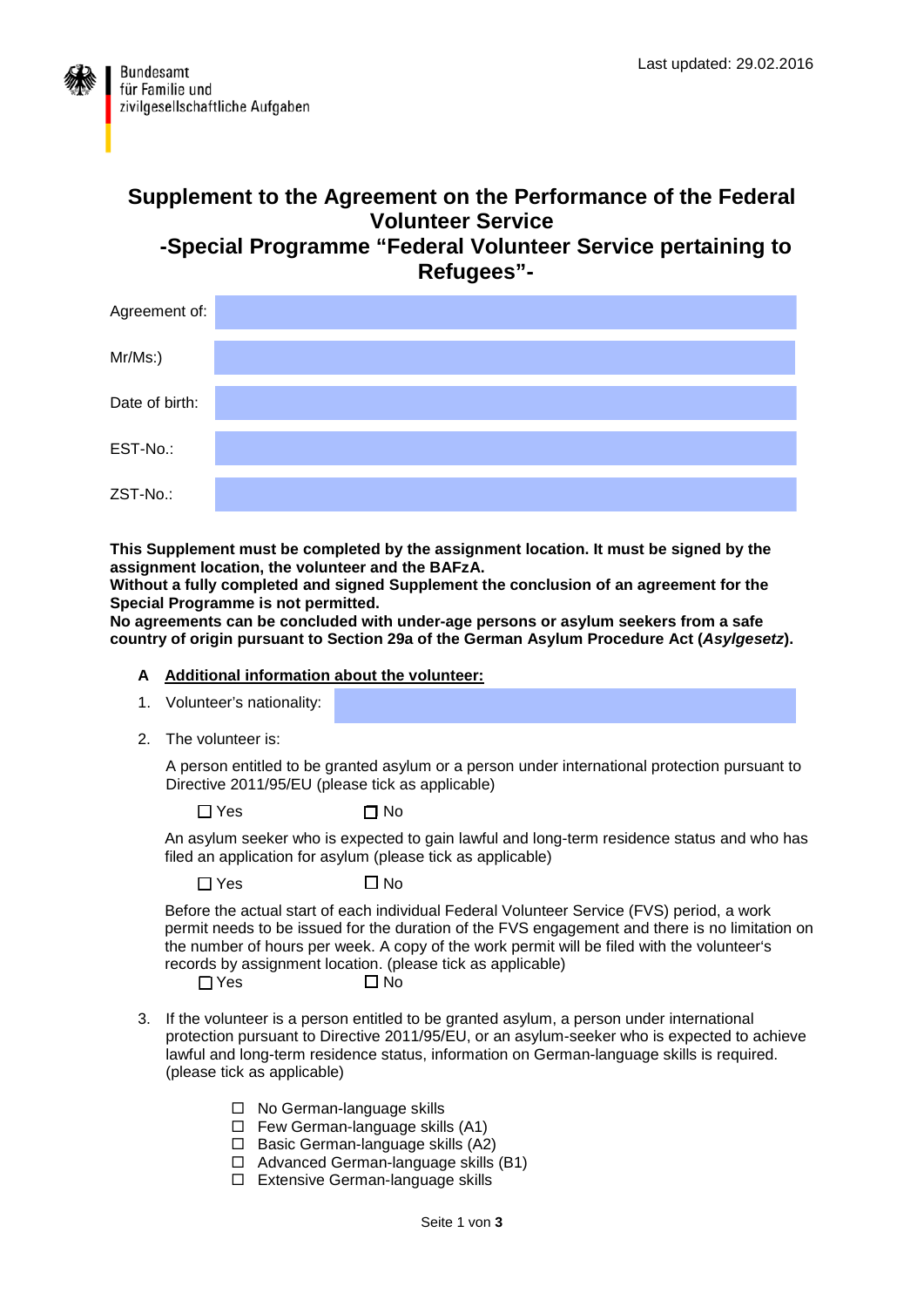#### **B Additional information about the assignment:**

- 1. The work of the volunteer pertains to refugees as follows (please tick as many as are applicable):
	- $\Box$  Assistance and support for refugees in finding shelter and provisions (e.g. refugee camps, accommodation etc.).
	- $\Box$  Immediate support and help for refugees to find their way in society and integrate into everyday life (e.g. as integration adviser, accompanying refugees to local authority offices and doctors' appointments, as translator and/or interpreter, etc.).
	- $\Box$  Assistance and support for refugees in the area of education (e.g. childcare institutions, schools, adult education, etc.).
	- $\Box$  Assistance and support for refugees in leisure time activities with a focus on integration (sports, culture, youth work, etc.).
	- $\Box$  Coordination and organisation of civil society action for the benefit of refugees (e.g. sorting and distributing donations, distributing food, planning volunteer rotas, etc.).
	- $\Box$  As a refugee for all permitted work in the approved assignment location.
- 2. The assignment of the aforementioned volunteer shall, as of the start of the assignment, take place outside the approved assignment location – **secondment** – (please tick as applicable)

 $\n **W**$ 

**This information is strictly required, even if work outside the assignment location is intended to be only part of the assignment or of a temporary nature. If no secondment is intended at this stage but takes place at a later point in time the BAFzA must be informed without delay.**

As the dispatching assignment location you undertake to ensure the following:

- The volunteer will be given extensive information on the type and scope of the secondment and consents to the secondment. The volunteer's consent must be obtained in writing and filed by the assignment location.
- The volunteer's assignment will take place only in areas focussed on the common good, not for commercially active subcontractors such as surveillance, catering or cleaning services.
- The assignment location's obligations to the volunteer from the Volunteer Agreement continue to apply.
- The volunteer will be fully insured also when working at the place of secondment.
- Any special preventive measures required for work at the place of secondment (e.g. vaccinations) will be organised and the associated costs will be paid.
- The volunteer will continue to receive pedagogical support from the dispatching assignment location.